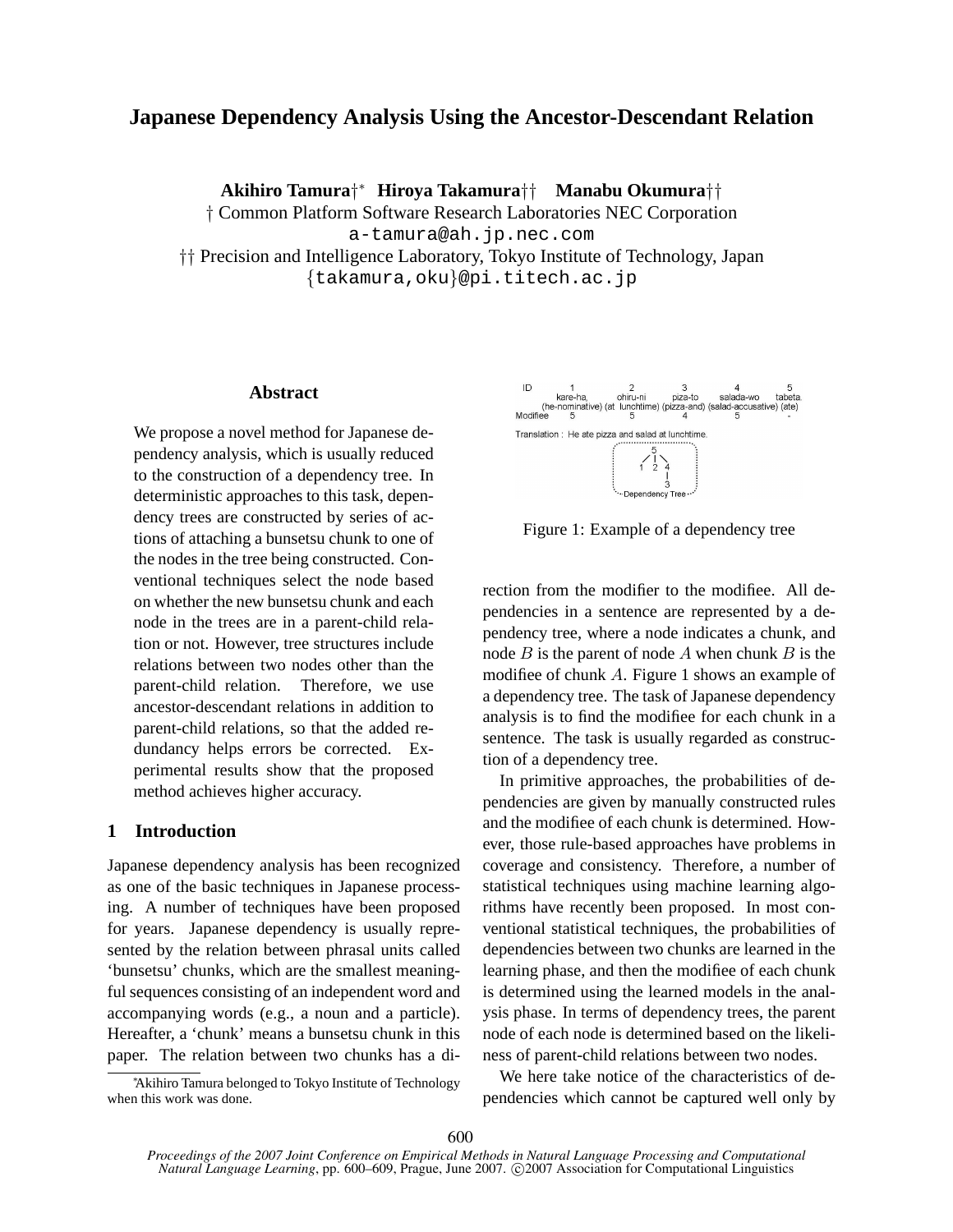the parent-child relation. Consider, for example, Figure 1. In Figure 1, ID 3(pizza-and) and ID 4(salad-accusative) are in a parallel structure. In the structure, node  $4$  is a child of node  $5$ (ate), but node 3 is not a child of 5, although 3 and 4 are both foods and should share a tendency of being subcategorized by the verb "eat". A number of conventional models use the pair of 3(pizza-and) and 5(ate) as a negative instance because 3 does not modify 5. Consequently, those models cannot learn and use the subcategorization preference of verbs well in the parallel structures.

We focus on ancestor-descendant relations to compensate for the weakness. Two nodes are in the ancestor-descendant relation when one of the two nodes is included in the path from the root node to the other node. The upper node of the two nodes is called an 'ancestor node' and the lower node a 'descendant node'. When the ancestor-descendant relation is used, both of the above two instances for nodes 3 and 4 can be considered as positive instances. Therefore, it is expected that the ancestordescendant relation helps the algorithm capture the characteristics that cannot be captured well by the parent-child relation.

We aim to improve the performance of Japanese dependency analysis by taking the ancestordescendant relation into account. In exploiting ancestor-descendant information, it came to us that redundant information is effectively utilized in a coding problem in communications (Mackay, 2003). Therefore, we propose a method in which the problem of determining the modifiee of a chunk is regarded as a kind of a coding problem: dependency is expressed as a sequence of values, each of which denotes whether a parent-child relation or an ancestordescendant relation holds between two chunks.

In Section 2, we present the related work. In Section 3, we explain our method. In Section 4, we describe our experiments and their results, where we show the effectiveness of the proposed method. In Section 5, we discuss the results of the experiments. Finally, we describe the summary of this paper and the future work in Section 6.

# **2 Conventional Statistical Methods for Japanese Dependency Analysis**

First, we describe general formulation of the probability model for dependency analysis. We denote a sequence of chunks, " $b_1, b_2, ..., b_m$ ", by *B*, and a sequence of dependency patterns, " $Dep(1), Dep(2), ..., Dep(m)$ ", by *D*, where  $Dep(i) = j$  means that  $b_i$  modifies  $b_j$ . Given the sequence *B* of chunks as an input, dependency analysis is defined as the problem of finding the sequence *D* of the dependency patterns that maximizes the conditional probability  $P(D | B)$ . A number of the conventional methods assume that dependency probabilities are independent of each other and approximate  $P(D \mid B)$  with  $\prod_{i=1}^{m-1} P(Dep(i) \mid B)$ .  $P(Dep(i) | B)$  is estimated using machine learning algorithms. For example, Haruno et al. (1999) used Decision Trees, Sekine (2000) used Maximum Entropy Models, Kudo and Matsumoto (2000) used Support Vector Machines.

Another notable method is Cascaded Chunking Model by Kudo and Matsumoto (2002). In their model, a sentence is parsed by series of the following processes: whether or not the current chunk modifies the following chunk is estimated, and if it is so, the two chunks are merged together. Sassano (2004) parsed a sentence efficiently using a stack. The stack controls the modifier being analyzed.

These conventional methods determine the modifiee of each chunk based on the likeliness of dependencies between two chunks (in terms of dependency tree, the likeliness of parent-child relations between two nodes). The difference between the conventional methods and the proposed method is that the proposed method determines the modifiees based on the likeliness of ancestor-descendant relations in addition to parent-child relations, while the conventional methods tried to capture characteristics that cannot be captured by parent-child relations, by adding ad-hoc features such as features of "the chunk modified by the candidate modifiee" to features of the candidate modifiee and the modifier. However, these methods do not deal with ancestor-descendant relations between two chunks directly, while our method uses that information directly. In Section 5, we empirically show that our method uses the ancestor-descendant relation more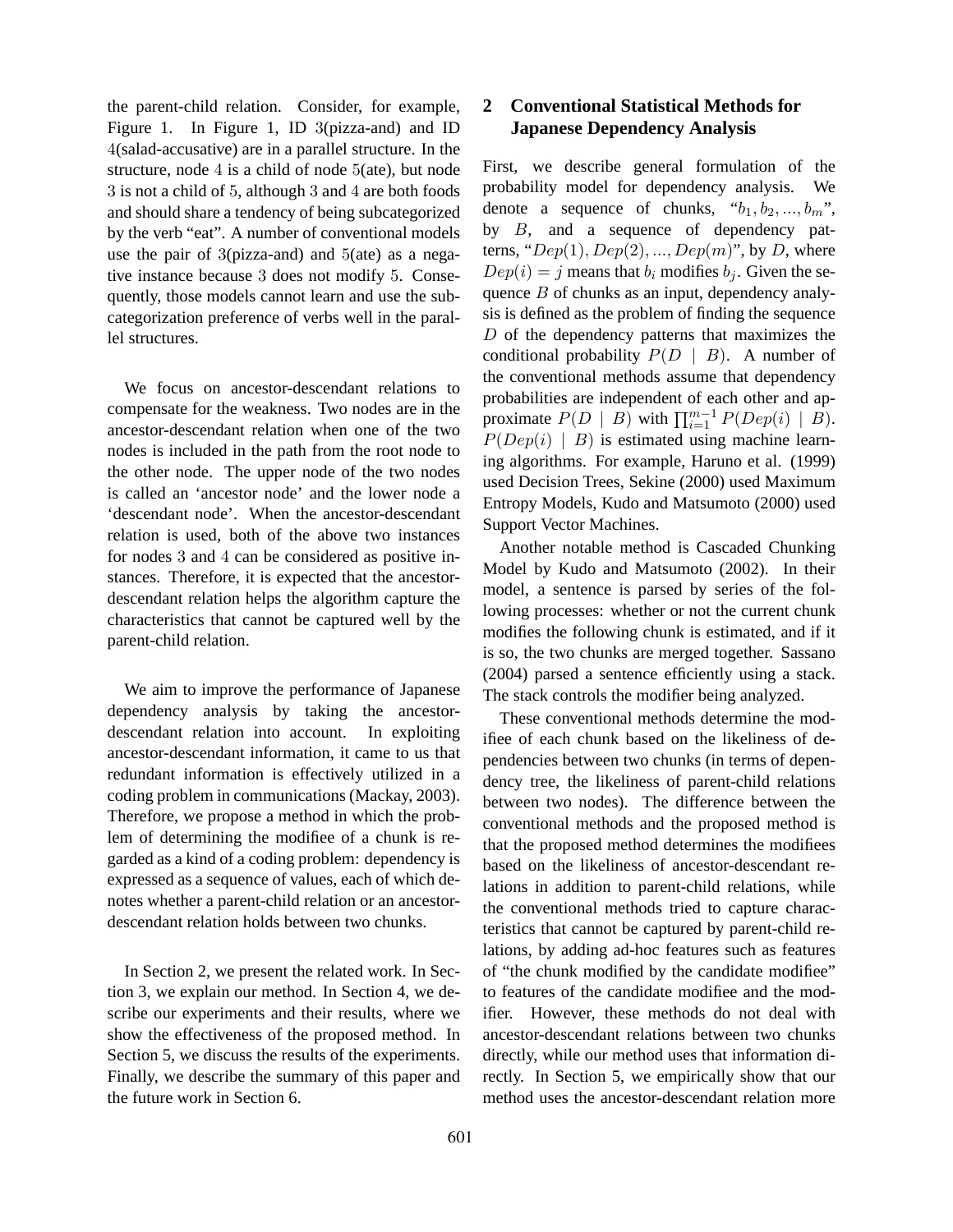effectively than the conventional ones and explain that our method is justifiable in terms of a coding problem.

### **3 Proposed Method**

The methods explained in this section construct a dependency tree by series of actions of attaching a node to one of the nodes in the trees being constructed. Hence, when the parent node of a certain node is being determined, it is required that the parent node should already be included in the tree being constructed. To satisfy the requirement, we note the characteristic of Japanese dependencies: dependencies are directed from left to right. (i.e., the parent node is closer to the end of a sentence than its child node). Therefore, our methods analyze a sentence backwards as in Sekine (2000) and Kudo and Matsumoto (2000). Consider, for example, Figure 1. First, our methods determine the parent node of ID 4(salad-accusative), and then that of ID 3(pizzaand) is determined. Next, the parent node of ID 2(at lunchtime), and finally, that of ID 1(he-nominative) is determined and dependencies in a sentence are identified. Please note that our methods are applicable only to dependency structures of languages that have a consistent head-direction like Japanese.

We explain three methods that are different in the information used in determining the modifiee of each chunk. In Section 3.1, we explain PARENT METHOD and ANCESTOR METHOD, which determine the modifiee of each chunk based on the likeliness of only one type of the relation. PARENT METHOD uses the parent-child relation, which is used in conventional Japanese dependency analysis. ANCESTOR METHOD is novel in that it uses the ancestor-descendant relation which has not been used in the existing methods. In Section 3.2, we explain our method, PARENT-ANCESTOR METHOD, which determines the modifiees based on the likeliness of both ancestor-descendant and parent-child relations.

When the modifiee is determined using the ancestor-descendant relation, it is necessary to take into account the relations with every node in the tree. Consider, for example, the case that the modifiee of ID 1(he-nominative) is determined in Figure 1. When using the parent-child relation, the modifiee can be determined based only on the relation between ID 1 and 5. On the other hand, when using the ancestor-descendant relation, the modifiee cannot be determined based only on the relation between ID 1 and 5. This is because if one of ID 2, 3 and 4 is the modifiee of ID 1, the relation between ID 1 and 5 is ancestor-descendant. ID 5 is determined as the modifiee of ID 1 only after the relations with each node of ID 2, 3 and 4 are recognized not to be ancestor-descendant. An elegant way to use the ancestor-descendant relation, which we propose in this paper, is to represent a dependency as a codeword where each bit indicates the relation with a node in the tree, and determine the modifiee based on the relations with every node in the tree (for details to the next section).

### **3.1 Methods with a single relation: PARENT METHOD and ANCESTOR METHOD**

Figure 2 shows the pseudo code of the algorithm to construct a dependency tree using PAR-ENT METHOD or ANCESTOR METHOD. As mentioned above, the two methods analyze a sentence backwards. We should note that  $node_1$  to *node<sup>n</sup>* in the algorithm respectively correspond to the last chunk to the first chunk of a sentence. MODEL PARENT(*node<sup>i</sup>* ,*node<sup>j</sup>* ) indicates the prediction whether  $node_i$  is the parent of  $node_i$  or not, which is the output of the learned model.  $MODEL$   $ANCESTOR(node_i, node_j)$  indicates the prediction whether *node<sup>j</sup>* is the ancestor of *node<sup>i</sup>* or not. *String output* indicates the sequence of the *i−* 1 predictions stored in step 3. The codeword denoted by *string*[*k*] is the binary sequence given to the action that  $node_i$  is attached to  $node_k$ .  $Parent[node_i]$ indicates the node to which *node<sup>i</sup>* is attached, and Dis indicates a distance function. Thus, our method predicts the correct actions by measuring the distance between the codeword *string*[*k*] and the predicted binary (later extended to real-valued) sequences *string output*. In other words, our method selects the action that is the closest to the outputs of the learned model.

Both models are learned from dependency trees given as training data as shown in Figure 3. Each relation is learned from ordered pairs of two nodes in the trees. However, our algorithm in Figure 2 targets at dependencies directed from left to right.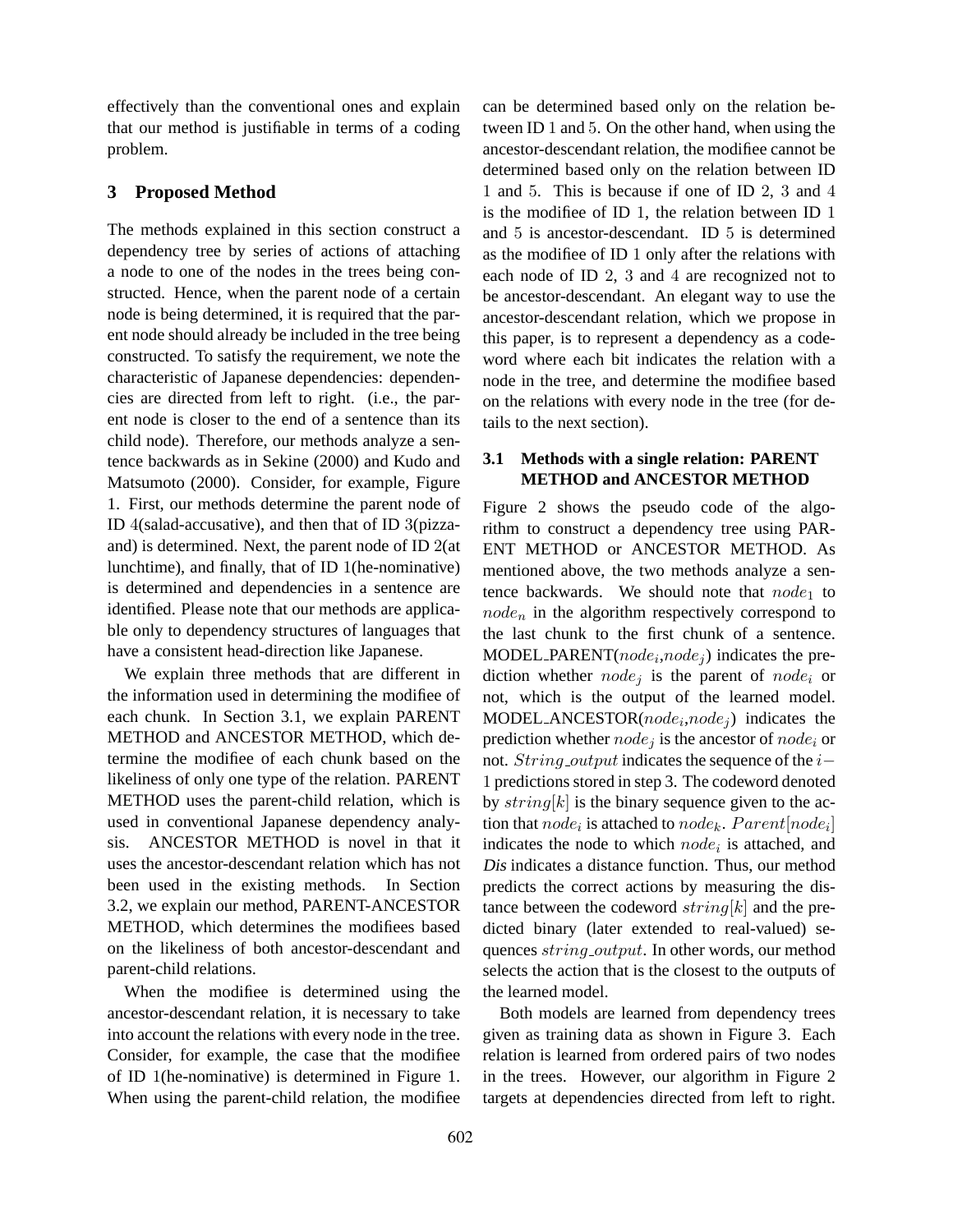

6:end

Figure 2: Pseudo code of PARENT, ANCESTOR, and PARENT-ANCESTOR METHODS



Figure 3: Example of training instances

Therefore, the instances with a right-to-left dependency are excluded from the training data. For example, the instance with *node*4 being the candidate parent (or ancestor) of *node*1 is excluded in Figure 3. MODEL PARENT uses ordered pairs of a parent node and a child node as positive instances and the other ordered pairs as negative instances. MODEL ANCESTOR uses ordered pairs of an ancestor node and a descendant node as positive instances and the other ordered pairs as negative instances. From the above description and Figure 3, the number of training instances used in learning MODEL PARENT is the same as the number of training instances used in learning MODEL ANCESTOR. However, the number of positive instances in learning MODEL ANCESTOR is larger than in learning MODEL PARENT because the set of parent-child relations is a subset of ancestor-descendant relations.

As mentioned above, the two methods analyze a sentence backwards. We should note that *node*<sup>1</sup> to *node<sup>n</sup>* in the algorithm respectively correspond to the last chunk to the first chunk of a sentence.

Next, we illustrate the process of determining the parent node of a certain node *nodem*(with Figures 4 and 5). Hereafter, *node<sup>m</sup>* is called a *target node*. The parent node is determined based on the likeliness of a relation; the parent-child and ancestordescendant relation are used in PARENT METHOD and ANCESTOR METHOD respectively.

Our methods regard a dependency between the target node and its parent node as a set of relations between the target node and each node in the tree. Each relation corresponds to one bit, which becomes 1 if the relation holds, *−*1 otherwise. For example, a sequence  $(-1, -1, -1, 1)$  represents that the parent of *node*<sub>5</sub> is *node*<sub>4</sub> in PARENT METHOD (Figure 4), since the relation holds only between nodes 4 and 5.

First, the learned model judges whether the target node and each node in the current tree are in a certain relation or not; PARENT METHOD uses MODEL PARENT as the learned model and AN-CESTOR METHOD uses MODEL ANCESTOR. The sequence of the *m−*1 predictions by the learned model is stored in *string output*.

The codeword *string*[*k*] is the binary (*−*1 or 1) sequence that is to be output when the target node is attached to the *nodek*. In Figures 4 and 5, the set of *string*[*k*] (for *node*5) is in the dashed square. For example, *string*[2] in ANCESTOR METHOD (Figure 5) is (1*,* 1*, −*1*, −*1) since nodes 1 and 2 are the ancestor of *node*<sub>5</sub> if *node*<sub>5</sub> is attached to *node*<sub>2</sub>.

Next, among the set of *string*[*k*], the codeword that is the closest to the *string output* is selected. The target node is then attached to the node corresponding to the selected codeword. In Figure 4, the string[4],  $(-1, -1, -1, 1)$ , is selected and then *node*<sup>5</sup> is attached to *node*4.

Japanese dependencies have the non-crossing constraint: dependencies do not cross one another. To satisfy the constraint, we remove the nodes that will break the non-crossing constraint from the candidates of a parent node in step 5 of the algorithm.

PARENT METHOD differs from conventional methods such as Sekine (2000) or Kudo and Matsumoto (2000), in the process of determining the parent node. These conventional methods select the node given by  $argmax_j P(node_j | node_i)$  as the parent node of *node<sub>i</sub>*, setting the beam width to 1. However, their processes are essentially the same as the process in PARENT METHOD.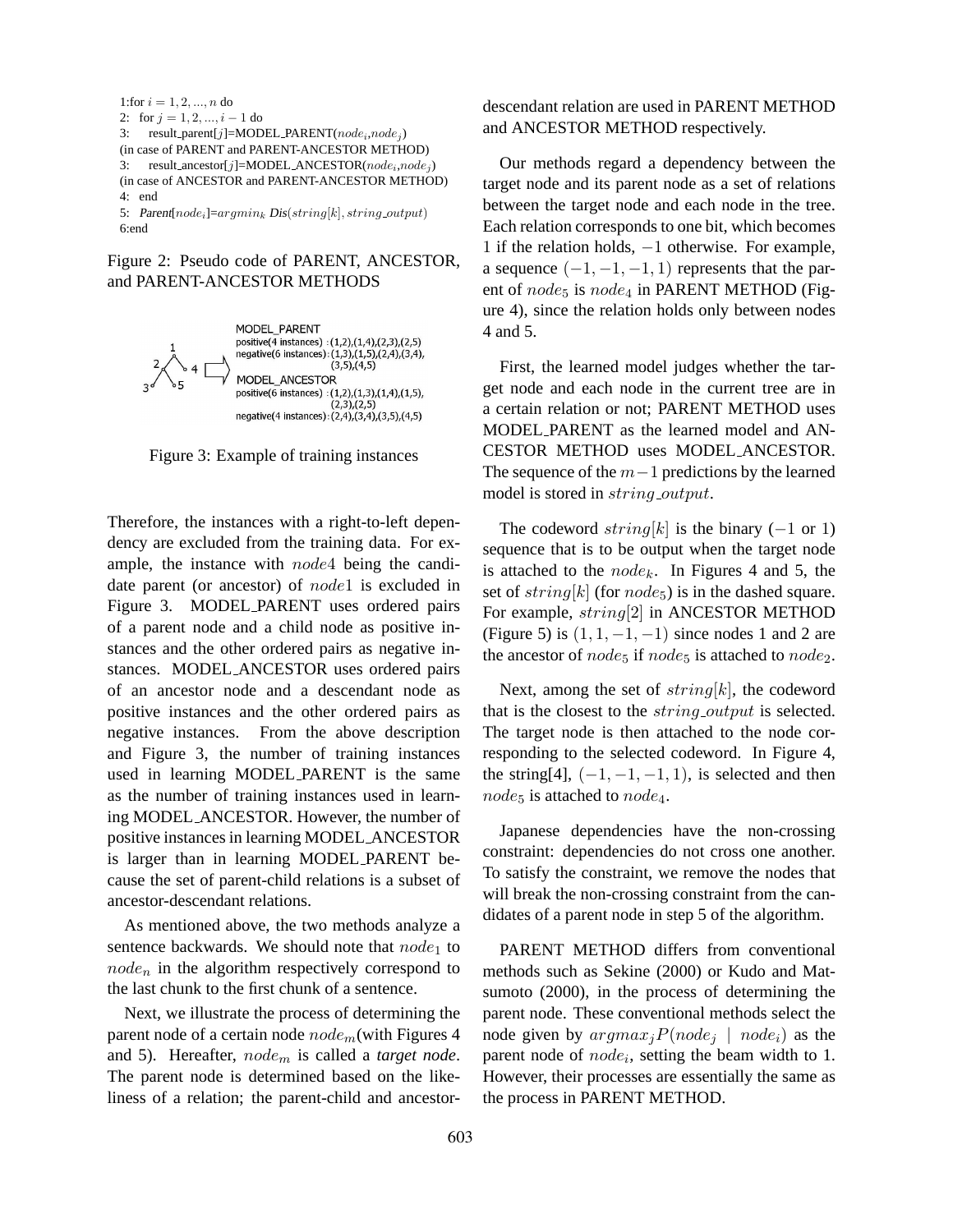

Figure 4: Analysis example using PARENT **METHOD** 



Figure 5: Analysis example using ANCESTOR **METHOD** 

## **3.2 Proposed method: PARENT-ANCESTOR METHOD**

The proposed method determines the parent node of a target node based on the likeliness of ancestordescendant relations in addition to parent-child relations. The use of ancestor-descendant relations makes it possible to capture the characteristics which cannot be captured by parent-child relations alone. The pseudo code of the proposed method, PARENT-ANCESTOR METHOD, is shown in Figure 2. MODEL PARENT and MODEL ANCESTOR are learned as described in Section 3.1. *String\_output* is the concatenation of the predictions by both MODEL PARENT and MODEL ANCESTOR. In addition, *string*[*k*] is provided based not only on parent-child relations but also on ancestor-descendant relations. An analysis example using PARENT-ANCESTOR METHOD is shown in Figure 6.



Figure 6: Analysis example using PARENT-ANCESTOR METHOD

#### **4 Experiment**

#### **4.1 Experimental settings**

We used Kyoto University text corpus (Version 2.0) (Kurohashi and Nagao, 1997) for training and test data. The articles on January 1st through 8th (7,958 sentences) were used as training data, and the articles on January 9th (1,246 sentences) as test data. The dataset is the same as in leading works (Sekine, 2000; Kudo and Matsumoto, 2000; Kudo and Matsumoto, 2002; Sassano, 2004).

We used SVMs as the algorithm of learning and analyzing the relations between nodes. We used the third degree polynomial kernel function and set the soft margin parameter *C* to 1, which is exactly the same setting as in Kudo and Matsumoto (2002). We can obtain the real-valued score in step 3 of the algorithm, which is the output of the separating function. The score can be regarded as likeliness of the two nodes being in the parent-child (or the ancestordescendant). Therefore, we used the sequence of the outputs of SVMs as *string output*, instead of converting the scores into binary values indicating whether a certain relation holds or not.

Two feature sets are used: static features and dynamic features. The static features used in the experiments are shown in Table 1. The features are the same as those used in Kudo and Matsumoto (2002). In Table 1, *HeadW ord* means the rightmost content word in the chunk whose part-of-speech is not a functional category. *F unctionalW ord* means the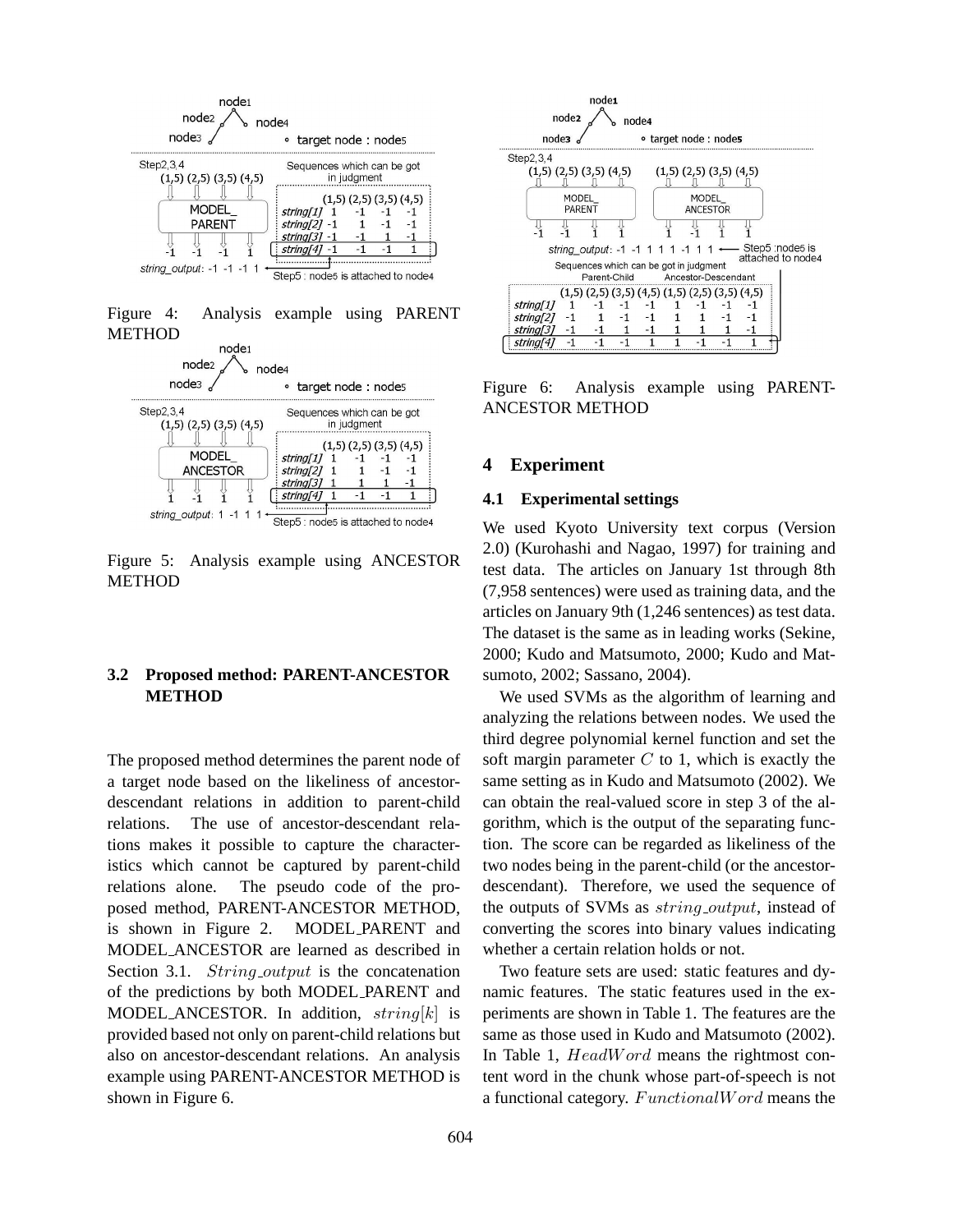|             | <i>Head Word</i> (surface-form, POS, POS-subcategory,    |
|-------------|----------------------------------------------------------|
|             | inflection-type, inflection-form), Functional Word (     |
| Modifier /  | surface-form, POS, POS-subcategory, inflection-type,     |
| Modifiee    | inflection-form), brackets, quotation-marks,             |
|             | punctuation-marks, position in sentence (beginning, end) |
| Between two | distance (1,2-5,6-), case-particles, brackets,           |
| chunks      | quotation-marks, punctuation-parks                       |

Table 1: Static features used in experiments



Figure 7: Dynamic features

rightmost functional word or the inflectional form of the rightmost predicate if there is no functional word in the chunk.

Next, we explain the dynamic features used in the experiments. Three types of dynamic features were used in Kudo and Matsumoto (2002): (A) the chunks modifying the current candidate modifiee, (B) the chunk modified by the current candidate modifiee, and (C) the chunks modifying the current candidate modifier. The type C is not available in the proposed method because the proposed method analyzes a sentence backwards unlike Kudo and Matsumoto (2002). Therefore, we did not use the type C. We used the type A' and B' which are recursive expansion of type A and B as the dynamic features (Figure 7). The form of functional words or inflection was used as a type A' feature and POS and POSsubcategory of *HeadW ord* as a type B' feature.

### **4.2 Experimental results**

In this section, we show the effectiveness of the proposed method. First, we compare the three methods described in Section 3: PARENT METHOD, AN-CESTOR METHOD, and PARENT-ANCESTOR METHOD. The results are shown in Table 2. Here, *dependency accuracy* is the percentage of correct dependencies (correct parent-child relations in trees in test data), and *sentence accuracy* is the percentage of the sentences in which all the modifiees are determined correctly (correctly constructed trees in test data).

Table 2 shows that PARENT-ANCESTOR METHOD is more accurate than the other two

Table 2: Result of dependency analysis using methods described in Section 3

| Method          | Dependency | Sentence |
|-----------------|------------|----------|
|                 | Accuracy   | Accuracy |
| <b>PARENT</b>   | 88.95%     | 44.87%   |
| <b>ANCESTOR</b> | 87.64%     | 43.74%   |
| PARENT-ANCESTOR | 89.54%     | 47.38%   |

Table 3: Comparison to conventional methods

| Feature     | Method                    | Dependency | Sentence |
|-------------|---------------------------|------------|----------|
|             |                           | Accuracy   | Accuracy |
| Only        | Proposed method           | 88.88%     | 46.33%   |
| static      | Kudo and Matsumoto (2002) | 88.71%     | 45.19%   |
| $Static +$  | Proposed method           | 89.43%     | 47.94%   |
| Dynamic A,B | Kudo and Matsumoto (2002) | 89.19%     | 46.64%   |
| Original    | Proposed method           | 89.54%     | 47.38%   |
|             | Sekine (2000)             | 87.20%     | 40.76%   |
|             | Kudo and Matsumoto (2000) | 89.09%     | 46.17%   |
|             | Kudo and Matsumoto (2002) | 89.29%     | 47.53%   |
|             | Sassano (2004)            | 89.56%     | 48.35%   |
| w/o Rich    | Sassano (2004)            | 89.19%     | 47.05%   |
| w/o Conj    |                           | 89.41%     | 47.86%   |

methods. In other words, the accuracy of dependency analysis improves by utilizing the redundant information. The improvement is statistically significant in the sign-test with 1% significance-level.

Next, we compare the proposed method with conventional methods. We compare the proposed method particularly with Kudo and Matsumoto (2002) with the same feature set. The reasons are that Cascaded Chunking Model proposed in Kudo and Matsumoto (2002) is used in a popular Japanese dependency analyzer, CaboCha<sup>1</sup>, and the comparison can highlight the effectiveness of our approach because we can experiment under the same conditions (e.g., dataset, feature set, learning algorithm). A summary of the comparison is shown in Table 3.

Table 3 shows that the proposed method outperforms conventional methods except Sassano  $(2004)^2$ , while Sassano  $(2004)$  used richer features which are not used in the proposed method, such as features for conjunctive structures based on Kurohashi and Nagao (1994), features concerning the leftmost content word in the candidate modifiee. The comparison of the proposed method with Sassano (2004)'s method without the features of

<sup>1</sup>http://chasen.org/˜taku/software/ cabocha/

 $2$ We have not tested the improvement statistically because we do not have access to the conventional methods.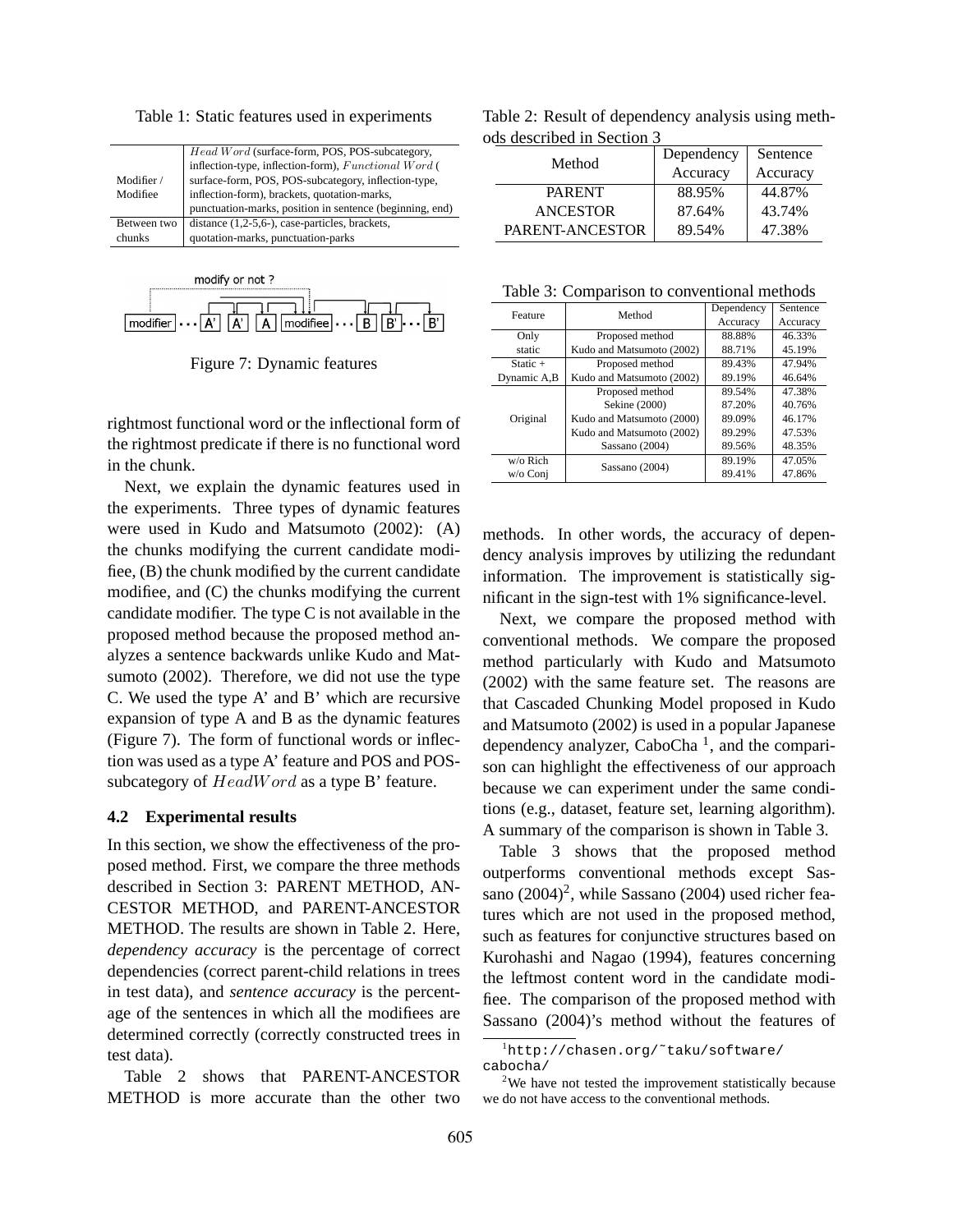|                 | Parallel structures | Other than<br>parallel structures |  |
|-----------------|---------------------|-----------------------------------|--|
| <b>PARENT</b>   | 74.18%              | 91.21%                            |  |
| <b>ANCESTOR</b> | 73.24%              | 90.01%                            |  |
| PARENT-ANCESTOR | 76.29%              | 91.63%                            |  |

Table 4: Accuracy of dependency analysis on parallel structures

conjunctive structures (w/o Conj) and without the richer features derived from the words in chunks (w/o Rich) suggests that the proposed method is better than or comparable to Sassano (2004)'s method.

## **5 Discussion**

### **5.1 Performance on parallel structures**

As mentioned in Section 1, the ancestor-descendant relation is supposed to help to capture parallel structures. In this section, we discuss the performance of dependency analysis on parallel structures. Parallel structures such as those of nouns (e.g., Tom and Ken eat hamburgers.) and those of verbs (e.g., Tom eats hamburgers and drinks water.), are marked in Kyoto University text corpus. We investigate the accuracy of dependency analysis on parallel structures using the information.

Table 4 shows that the accuracy on parallel structures improves by adding the ancestor-descendant relation. The improvement is statistically significant in the sign-test with 1% significance-level. Table 4 also shows that error reduction rate on parallel structures by adding the ancestor-descendant relation is 8.3% and the rate on the others is 4.7%. These show that the ancestor-descendant relation work well especially for parallel structures.

In Table 4, the accuracy on parallel structures using PARENT METHOD is slightly better than that using ANCESTOR METHOD, while the difference is not statistically significant in the signtest. It shows that the parent-child relation is also necessary for capturing the characteristics of parallel structures. Consider the following two instances in Figure 1 as an example: the ordered pair of ID 3(pizza-and) and ID 5(ate), and the ordered pair of ID 4(salad-accusative) and ID 5. In ANCESTOR METHOD, both instances are positive instances. On the other hand, only the ordered pair of ID 4 and ID 5 is a positive instance in PARENT METHOD.

Table 5: Comparison between usages of the ancestor-descendant relation

|  |         | Dependency | Sentence |
|--|---------|------------|----------|
|  |         | Accuracy   | Accuracy |
|  | Feature | 88.57%     | 44.71%   |
|  | Model   | 88.88%     | 46.33%   |

Hence, PARENT METHOD can learn appropriate case-particles in a modifier of a verb. For example, the particle which means "and" does not modify verbs. However, it is difficult for ANCESTOR METHOD to learn the characteristic. Therefore, both parent-child and ancestor-descendant relations are necessary for capturing parallel structures.

# **5.2 Discussion on usages of the ancestor-descendant relation**

In the proposed method, MODEL ANCESTOR, which judges whether the relation between two nodes is ancestor-descendant or not, is prepared, and the information on the ancestor-descendant relation is directly utilized. On the other hand, conventional methods add the features regarding the ancestor or descendant chunk to capture the ancestor-descendant relation. In this section, we empirically show that the proposed method utilizes the information on the ancestor-descendant relation more effectively than conventional methods. The results in the previous sections could not show the effectiveness because MODEL PARENT and MODEL ANCESTOR in the proposed method use the features regarding the ancestor-descendant relation.

Table 5 shows the result of dependency analysis using two types of usages of the information on the ancestor-descendant relation. "Feature" indicates the conventional usage and "Model" indicates our usage. Please note that MODEL PARENT and MODEL ANCESTOR used in "Model" do not use the features regarding the ancestor-descendant relation. Table 5 shows that our usage is more effective than the conventional usage. This is because our usage takes advantage of redundancy in terms of a coding problem as described in the next section. Moreover, the learned features through the proposed method would include more information than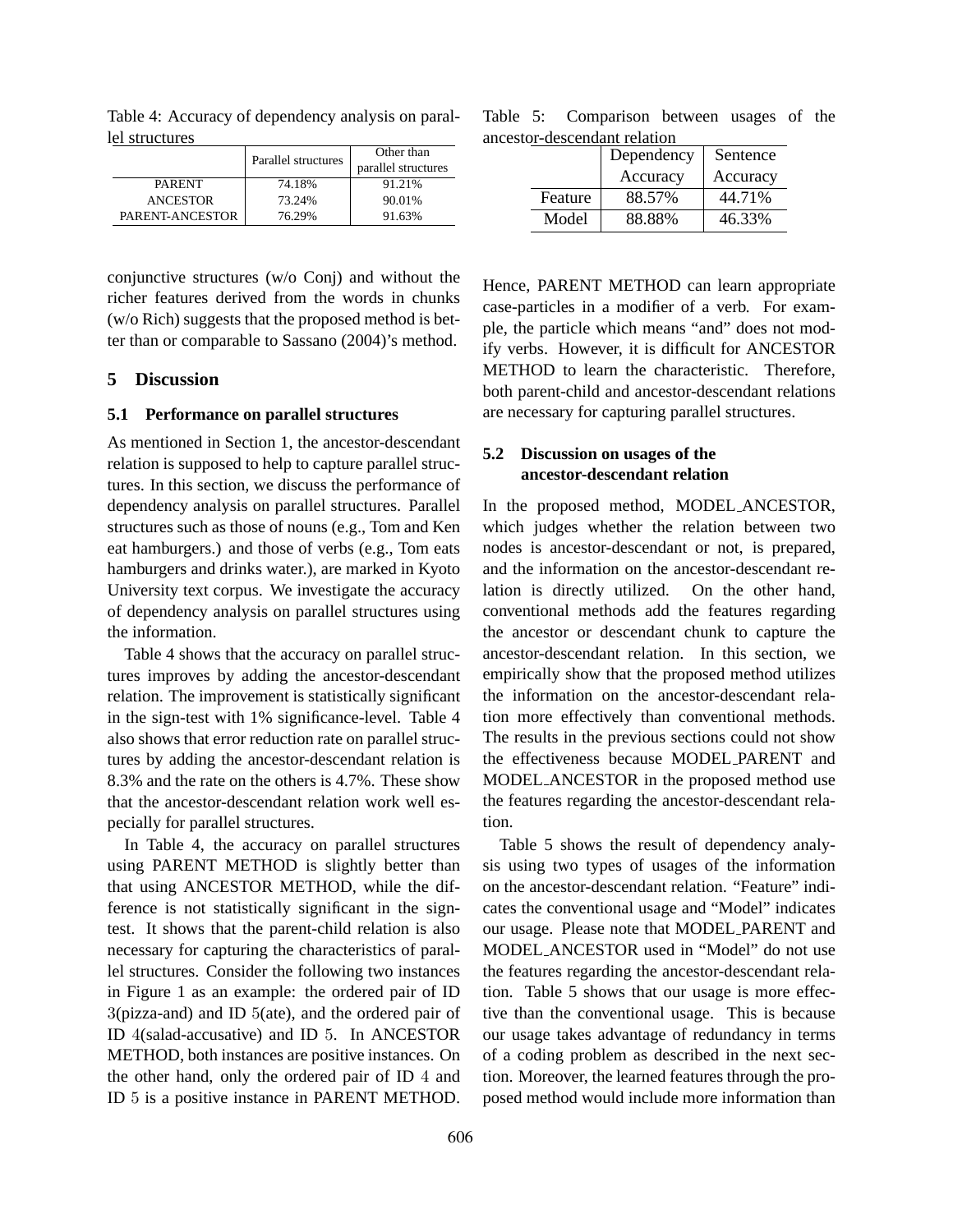ad-hoc features that were manually added.

## **5.3 Proposed method in terms of a coding problem**

In a coding problem, redundancy is effectively utilized so that information can be transmitted more properly (Mackay, 2003). This idea is the same as the main point of the proposed method. In this section, we discuss the proposed method in terms of a coding problem.

In a coding problem, when encoding information, the redundant bits are attached so that the added redundancy helps errors be corrected. Moreover, the following fact is known (Mackay, 2003):

the error-correcting ability is higher when the distances between the codewords are longer. (1)

For example, consider the following three types of encodings: (A) two events are encoded respectively into the codewords *−*1 and 1 (the simplest encoding), (B) into the codewords  $(-1, -1, 1)$  and  $(1, 1, 1)$  (hamming distance: 2), and  $(C)$  into the codewords  $(-1, -1, -1)$  and  $(1, 1, 1)$  (hamming distance:3). Please note that the hamming distance is defined as the number of bits that differ between two codewords. In (A), the correct information is not transmitted if a one-bit error occurs. In (B), if an error occurs in the third bit, the error can be corrected by assuming that the original codeword is closest to the received codeword. In (C), any one-bit error can be corrected. Thus, (B) has the higher errorcorrecting ability than (A), and (C) has the higher error-correcting ability than (B).

We explain the problem of determining the parent node of a target node in the proposed method in terms of the coding theory. A sequence of numbers corresponds to a codeword. It is assumed that the codeword which expresses the correct parent node of the target node is transmitted. The codeword is transmitted through the learned model through channels to the receiver. The receiver infers the parent node from the received sequence (*string output*) in consideration of the codewords that can be transmitted (*string*[*k*]). Therefore, error-correcting ability, the ability of correcting the errors in predictions in step 3, is dependent on the distances between the codewords (*string*[*k*]).

The codewords in PARENT-ANCESTOR METHOD are the concatenation of the bits based on both parent-child relations and ancestor-descendant relations. Consequently, the distances between codewords in PARENT-ANCESTOR METHOD are longer than those in PARENT METHOD or AN-CESTOR METHOD. From (1), the error-correcting ability is expected to be higher. In terms of a coding problem, the proposed method exploits the essence of (1), and utilizes ancestor-descendant relations effectively.

We assume that every bit added as redundancy is correctly transmitted for the above-mentioned discussion. However, some of these added bits may be transmitted wrongly in the proposed method. In that case, the added redundancy may not help errors be corrected than cause an error. In the experiments of dependency analysis, the advantage prevails against the disadvantage because accuracy of each bit of the codeword is 94.5%, which is high value.

# **Discussion on applicability of existing codes**

A number of approaches use Error Correcting Output Coding (ECOC) (Dietterich and Bakiri, 1995; Ghani, 2000) for solving multiclass classification problems as a coding problem. The approaches assign a unique *n*-bit codeword to each class, and then *n* classifiers are trained to predict each bit. The predicted class is the one whose codeword is closest to the codeword produced by the classifiers. The codewords in these approaches are designed to be well-separated from one another and have sufficient error-correcting ability (e.g., BCH code).

However, these existing codewords are not applicable to the proposed method. In the proposed method, we have two models respectively derived from the parent-child and ancestor-descendant relation, which can be interpreted in terms of both linguistic aspects and tree structures. If we use ECOC, however, pairs of nodes are divided into positive and negative instances arbitrarily. Since this division lacks linguistic or structural meaning, training instances will lose consistency and any proper model will not be obtained. Moreover, we have to prepare different models for each stage in tree construction, because the length of the codewords vary according to the number of nodes in the current tree.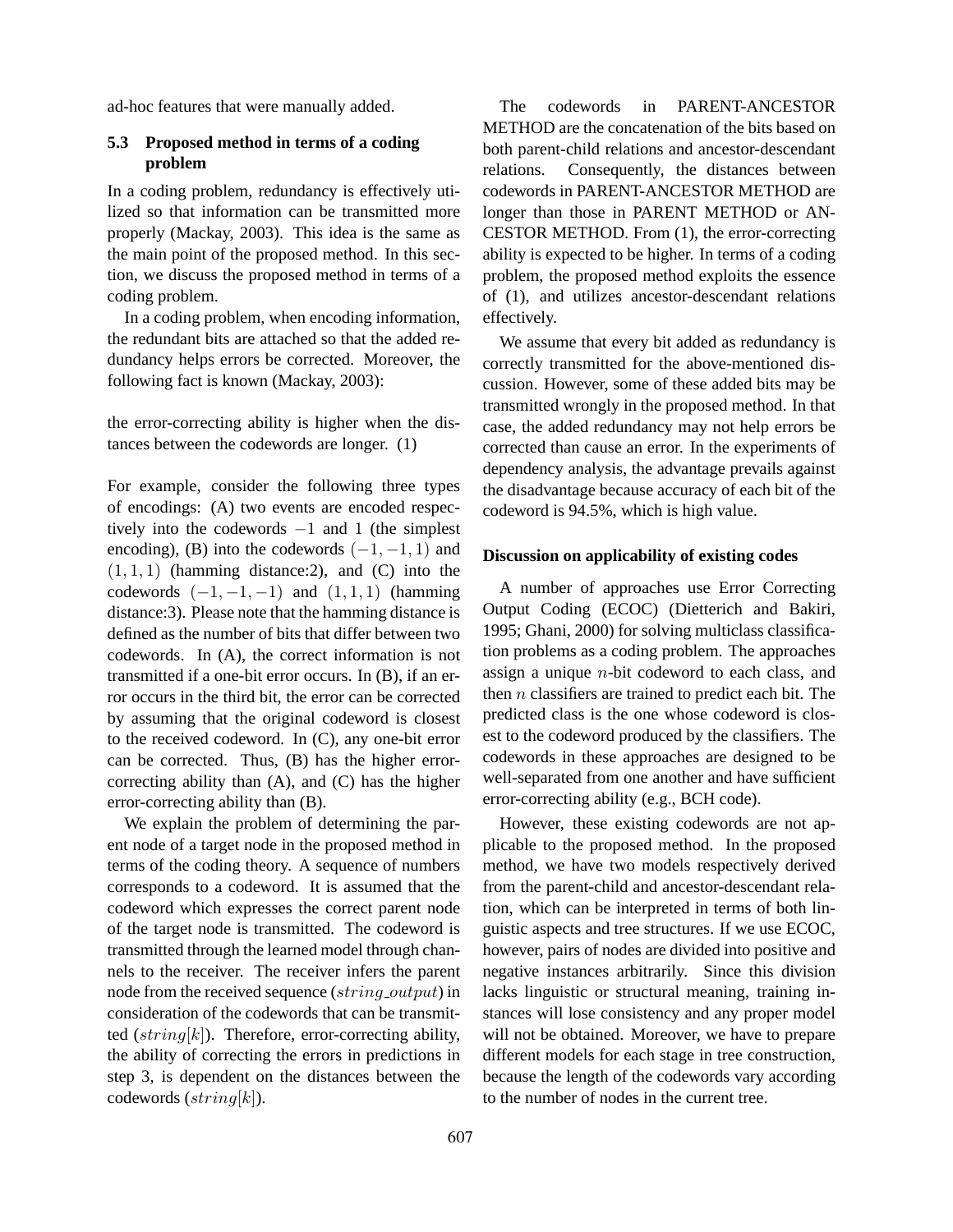| bus distance functions |                       |            |          |
|------------------------|-----------------------|------------|----------|
| Distance               | Method                | Dependency | Sentence |
| Function               |                       | Accuracy   | Accuracy |
|                        | PARENT(n)             | 85.05%     | 35.35%   |
| Hamming                | PARENT(f)             | 85.48%     | 39.87%   |
|                        | ANCESTOR(n)           | 87.54%     | 43.42%   |
|                        | ANCESTOR(f)           | 86.97%     | 43.18%   |
|                        | Proposed method $(n)$ | 88.36%     | 43.74%   |
|                        | Proposed method(f)    | 88.45%     | 44.79%   |
|                        | <b>PARENT</b>         | 88.95%     | 44.87%   |
| Cosine /               | <b>ANCESTOR</b>       | 87.64%     | 43.74%   |
| Euclidean              | Proposed method       | 89.54%     | 47.38%   |
| Manhattan              | PARENT(n)             | 88.74%     | 44.63%   |
|                        | PARENT(f)             | 88.90%     | 44.79%   |
|                        | <b>ANCESTOR</b>       | 87.64%     | 43.74%   |
|                        | Proposed method       | 89.24%     | 46.89%   |

Table 6: Result of dependency analysis using various distance functions

#### **5.4 Influence of distance functions**

In this section, we compare the performance of dependency analysis with various distance functions: hamming distance, euclidean distance, cosine distance, and manhattan distance. These distance functions between sequences  $X = x_1 x_2 \dots x_n$  and  $Y = y_1 y_2 \dots y_n$ " are defined as follows:

• Ham $(X, Y) = \sum_{i=1}^{n} (1 - \delta(x_i, y_i)),$ 

• 
$$
\operatorname{Euc}(X,Y) = \sqrt{\sum_{i=1}^n (x_i - y_i)^2},
$$

• 
$$
\cos(X, Y) = 1 - \frac{\sum_{i=1}^{n} x_i \cdot y_i}{\sqrt{\sum_{i=1}^{n} x_i^2} \sqrt{\sum_{i=1}^{n} y_i^2}}
$$

• 
$$
\operatorname{Man}(X, Y) = \sum_{i=1}^{n} |x_i - y_i|.
$$

In the hamming distance, *string output* is converted to a binary sequence with their elements being of *−*1 or 1. The cosine distance is equivalent to the Euclidean distance under the condition that the absolute value of every component of *string*[*k*] is 1.

The results of dependency analysis using these distance functions are shown in Table 6. In Table 6, '(n)' means that the nearest chunk in a sentence is selected as the modifiee in order to break a tie, which happens when the number of sequences satisfying the condition in step 5 is two or more, while '(f)' means that the furthest chunk is selected. If the results in case of (n) and (f) are the same, (n) and (f) are omitted and only one result is shown.

Table 6 shows that the proposed method outperforms PARENT METHOD and ANCESTOR METHOD in any distance functions. It means that the effectiveness of the proposed method does not depend on distance functions. The result using the hamming distance is much worse than using the other distance functions. It means that using the scores output by SVMs as the likeliness of a certain relation improves the accuracy. The results of (n) and (f) in the hamming distance are different. It is because the hamming distances are always positive integers and ties are more likely to happen. Table 6 also shows that the result of the cosine or the euclidean distance is better than that of the manhattan distance.

## **6 Conclusions**

We proposed a novel method for Japanese dependency analysis, which determines the modifiee of each chunk based on the likeliness not only of the parent-child relation but also of the ancestordescendant relation in a dependency tree. The ancestor-descendant relation makes it possible to capture the parallel structures in more depth. In terms of a coding theory, the proposed method boosts error-correcting ability by adding the redundant bits based on ancestor-descendant relations and increasing the distance between two codewords. Experimental results showed the effectiveness of the proposed method. In addition, the results showed that the proposed method outperforms conventional methods.

Future work includes the following. In this paper, we use the features proposed in Kudo and Matsumoto (2002). By extracting new features that are more suitable for the ancestor-descendant relation, we can further improve our method. The features used by Sassano (2004) are promising as well. We are also planning to apply the proposed method to other tasks which need to construct tree structures. For example, (zero-) anaphora resolution is considered as a good candidate task for application.

#### **References**

- Thomas G. Dietterich and Ghulum Bakiri. 1995. Solving Multiclass Learning Problems via Error-Correcting Output Codes. *Journal of Artificial Intelligence Research*, 2:263–286.
- Rayid Ghani. 2000. Using Error-Correcting Codes For

,